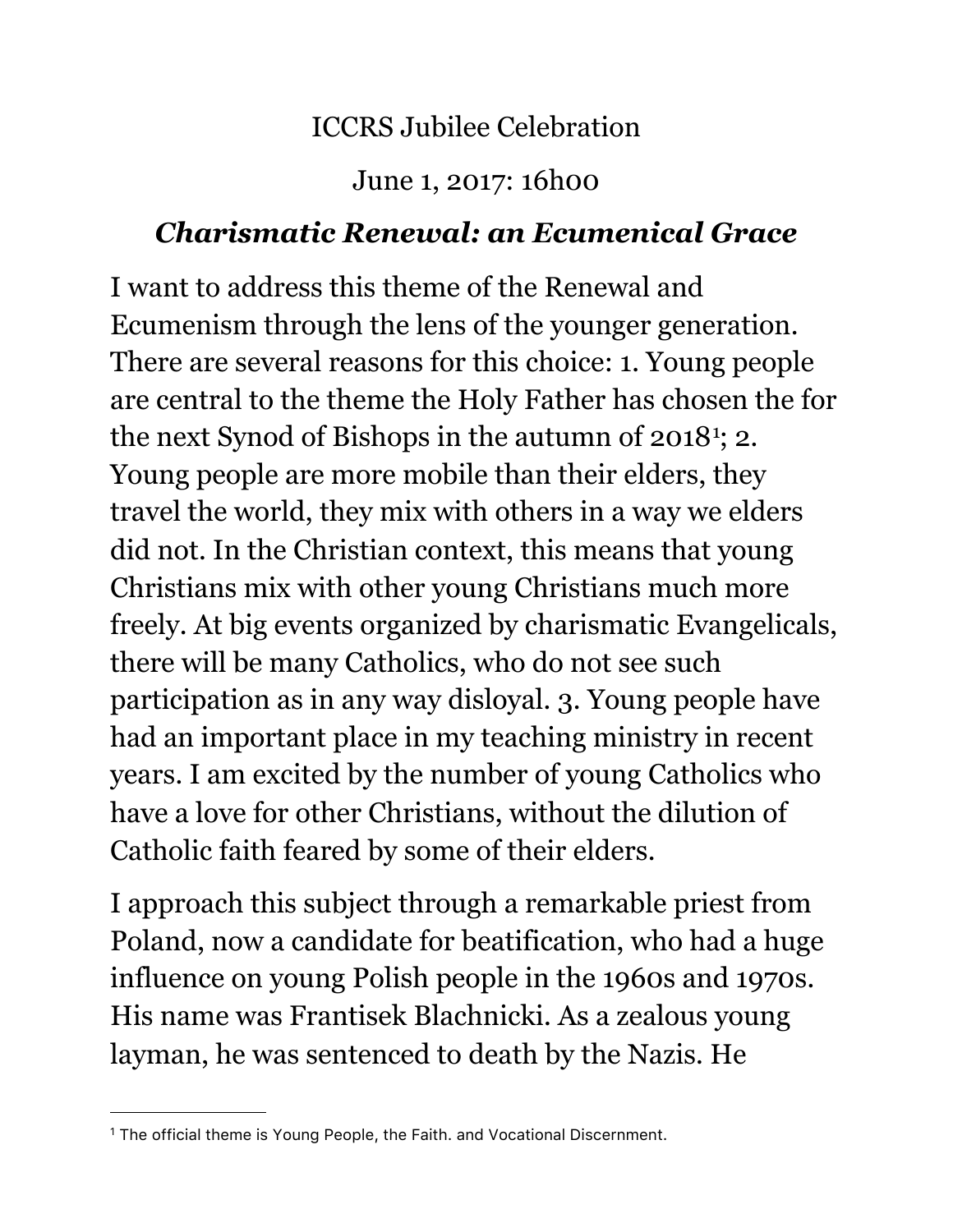promised to dedicate his life to the Lord if he was spared. He was spared – very unusual with the Nazis – and he became a priest. I mention Fr Blachnicki because in Communist Poland in the 1970s he understood what Pope Francis has articulated in *Evangelii Gaudium* that Catholics can reap from what the Holy Spirit has sown among other Christians (para. 246). Fr Blachnicki saw that Evangelical Christians know how to evangelize, and bring people to conversion – more effectively in fact than Catholics. So he invited people first from Campus Crusade (non-charismatic) and then from Youth With a Mission (charismatic) to come and train young Catholics in how to evangelize. Blachnicki's only condition, to which the Evangelicals agreed, was not to do anything to undermine the attachment of the young Catholics to the Catholic Church. He was inviting the Evangelicals to help renew the Catholic Church. One interesting detail. Not surprisingly many Polish bishops were less than enthusiastic about this plan, fearing big dangers; but the bishop who mattered, as Fr Blachnicki's centre was in his diocese, gave his full approval. That bishop was Cardinal Karol Wojtyła of Krakow, later John Paul II.

I want to share something of my experience of teaching young Evangelical Christians in discipleship formation programmes. The invitation was normally to teach highlymotivated young believers for one week within an eight to twelve week course. What should I teach them, especially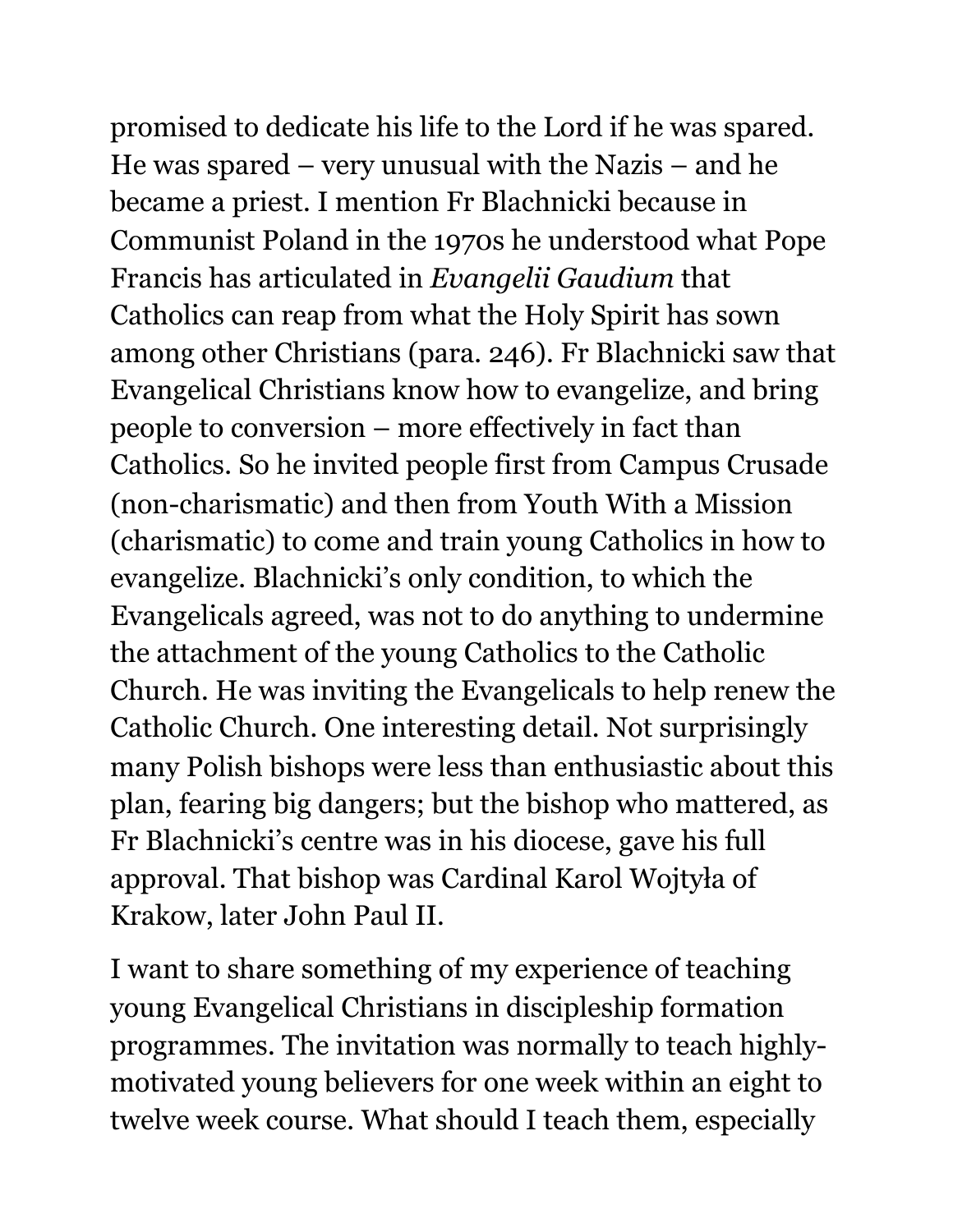where do I begin? I knew I had to start from the Bible, and the teachings had to be deeply biblical. The teaching had to come from the experience of the Holy Spirit in the Renewal, the Spirit that reveals Jesus Christ to the glory of the Father. I wanted it to reflect the Catholic sense for wholeness, for fullness: the fullness of God's revelation, the full plan of God that the apostle Paul calls "the mystery of Christ." The teaching I found to be most essential is one that I call "The Three Cries of the Holy Spirit."

In the New Testament, there are three cries or utterances of Christians that come from the Holy Spirit, that can only be made through the Holy Spirit. Each one expresses something of the heart of God, God's priorities, what He wants to hear from our lips. They all belong to worship. They declare the praises of the Lord, a characteristic of the Renewal. Proclaimed together, they create and deepen unity.

 1. Abba, Father (Rom. 8: 15; Gal. 4. 6). St Paul tells us we cry out "Abba, Father" because we "have received the spirit of sonship" (Rom. 8: 15), and because "God has sent the spirit of his Son into our hearts" (Gal. 4: 6). This is what we experience in baptism in the Spirit. When we cry "Abba, Father" with other Christians into whose hearts the same Spirit has been poured, we can truly know them as our sisters and brothers in Jesus.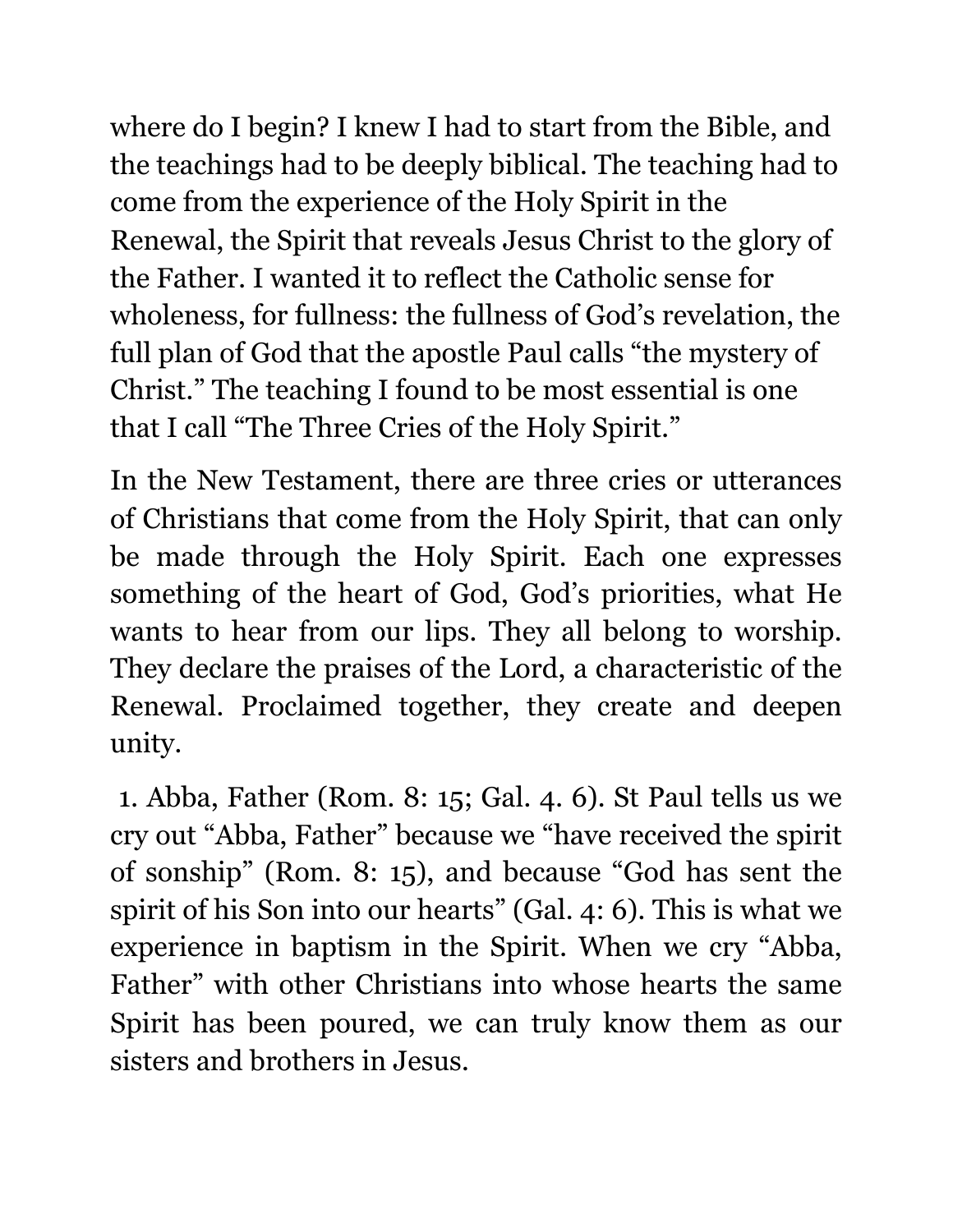2. "Jesus is Lord" "Noone can say 'Jesus is Lord' except by the Holy Spirit." (1 Cor. 12: 3). In the first years of the Renewal, this was a slogan often displayed on banners. It is a cry of victory, declaring the victory of Jesus on the cross over all sin, over death, over Satan. We declare that Jesus is the living Lord. He is Lord now, and we owe him worship: "at the name of Jesus every knee should bow, in heaven and on earth, and under the earth, and every tongue confess that Jesus Christ is Lord, to the glory of God the Father." (Phil. 2:  $10 - 11$ ). When we make this proclamation with other Christians we break down the walls of division.

3. "Come, Lord Jesus". The third cry that the Holy Spirit forms in our hearts is "Come, Lord Jesus", the cry of the Spirit and the Bride (Rev. 22: 17, 20). It is the cry that the Holy Spirit teaches the Church, the cry the Spirit forms in the Church. It is at the heart of the liturgy! The Catechism says: "Since the apostolic age the liturgy has been drawn toward its goal by the Spirit groaning in the Church. 'Marana tha!'" (para. 1130). Without the Holy Spirit, we will have no desire to say, "Come, Lord Jesus." It expresses the longing the Spirit forms within us for the fullness of salvation. Come, Lord, and tread your enemies under foot; come, Lord, and wipe away all tears; come, Lord, and raise all the faithful departed to the glory of the resurrection.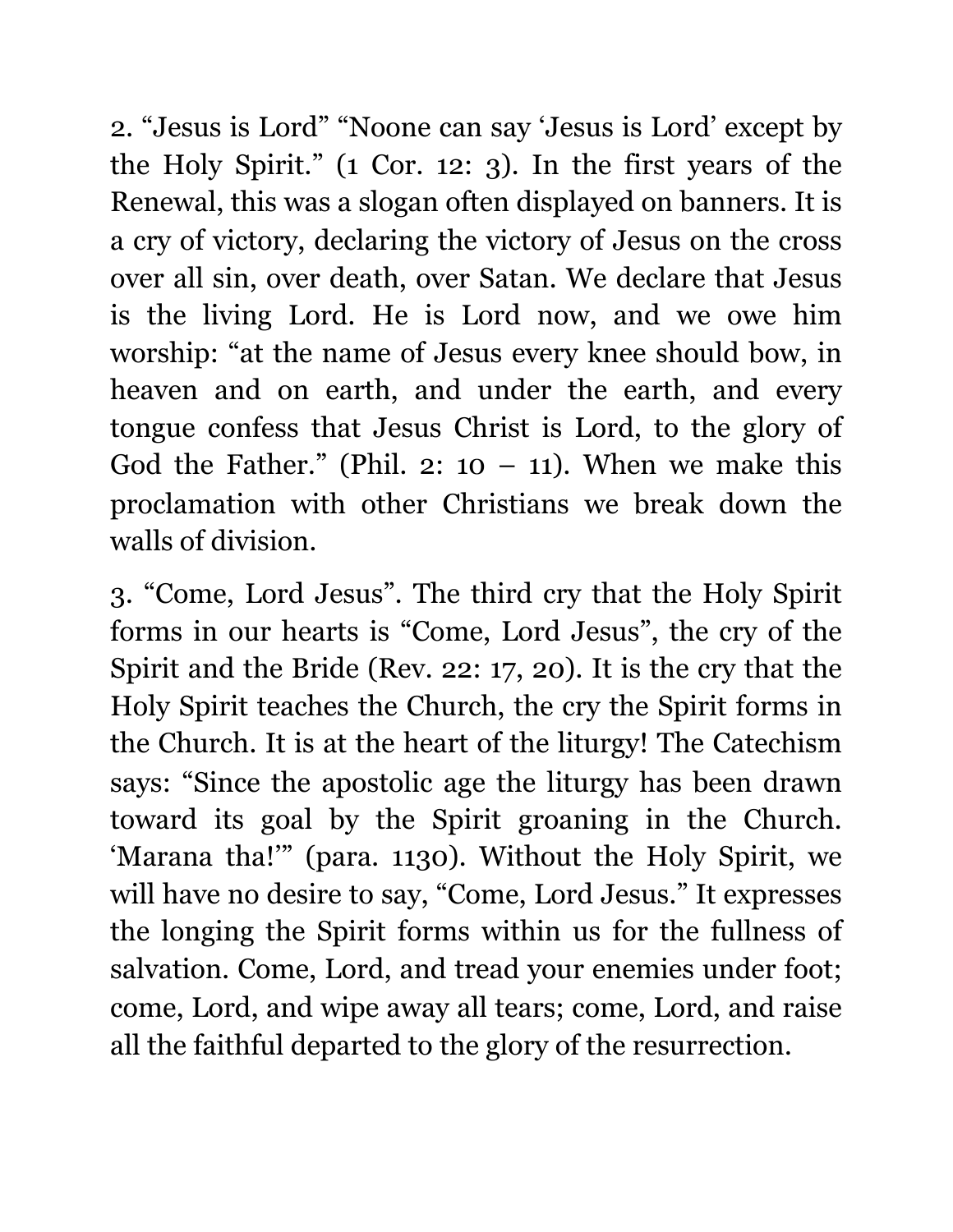After several visits to these Evangelical groups, I found that they valued my teaching because I brought things they did not hear from their other teachers. My teachings were more historical, had more sense of God moving all history towards its fulfilment (including Israel and the Church). I was giving them a framework for understanding that is Trinitarian, Christ-centred, Spirit-directed and Kingdomoriented. Most of the other teachers focused on "How to" themes: how to evangelize, how to form leaders, how to intercede (all strengths of the Evangelicals). I saw how my contribution is very Catholic in the deepest sense.

These three cries all belong to worship, whether addressing the Lord (Father; Come, Lord Jesus) or as a proclamation (Jesus is Lord). This is itself significant for Christian unity. We do together what the Holy Spirit has enabled us to do: to pray with a new freedom, spontaneously either in our own language or in other tongues. We share our delight to praise the Lord, we know a common joy. This is especially true when we cry "Abba, Father," when we proclaim "Jesus is Lord," and we pray together for the glorious consummation, "Come, Lord Jesus." So when we come together, we praise the Lord first: not first, a discussion, but first praise. Because God comes first. Love of God comes first. It is an expression of the commandment: "You shall love the Lord your God, with all your heart, with all your mind, and all your strength."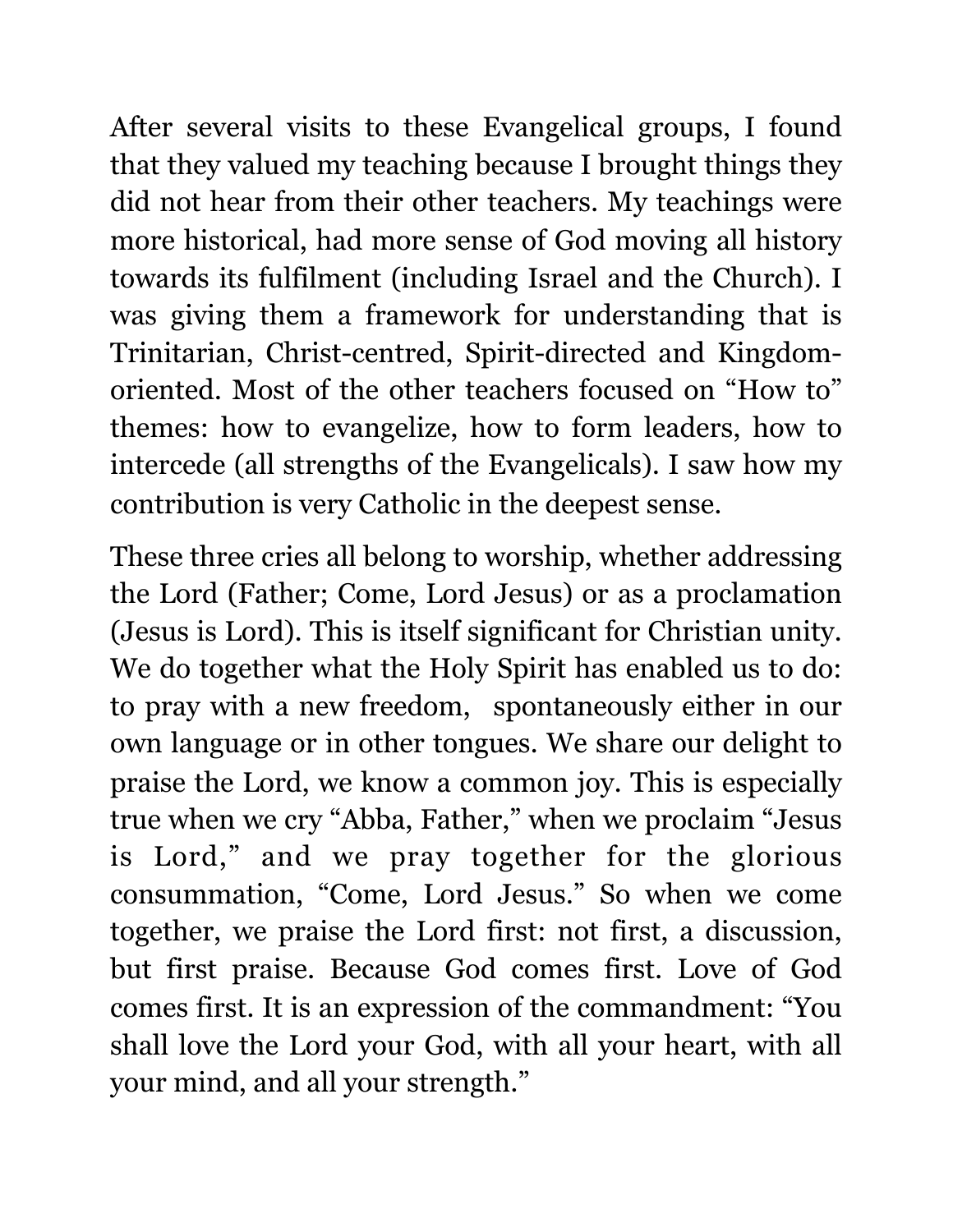In this gift of praise, the gift of tongues has a special place. Praying in tongues enables us to pray beyond what we can understand. This is a huge asset when we are unsure how to pray. We think of that passage in Romans 8: "for we do not know how to pray as we ought, but the Spirit himself intercedes for us with sighs too deep for words." (Rom. 8: 26). First area where we don't know how to pray: Christian unity. We do not know how to move forward. We seem so small, the walls of division so big. How can we do anything to overcome the hostilities and disagreements of centuries? Well first, we pray in the Spirit, allowing Jesus to express his heart through our lips. To this prayer in the Spirit singing adds a further dimension: we allow the Spirit to form our melody that will harmonize with that of all the others. Every time a gathering of Christians sing in the Spirit, we are enacting a picture of how God reconciles diversity and forms this diversity into a rich harmony.

When we come together with other Christians baptized in the Spirit we should pray in tongues and proclaim these cries of the Spirit that reflect the heart of God and the priorities of the Spirit. Maybe the third cry for the coming of the Lord is the one we make least, probably because we haven't had much teaching on His second coming. But it is so important because it is our saying Amen to God's whole plan and its completion. It is our deepest hope. Here also we do not know how to pray! How can we know how to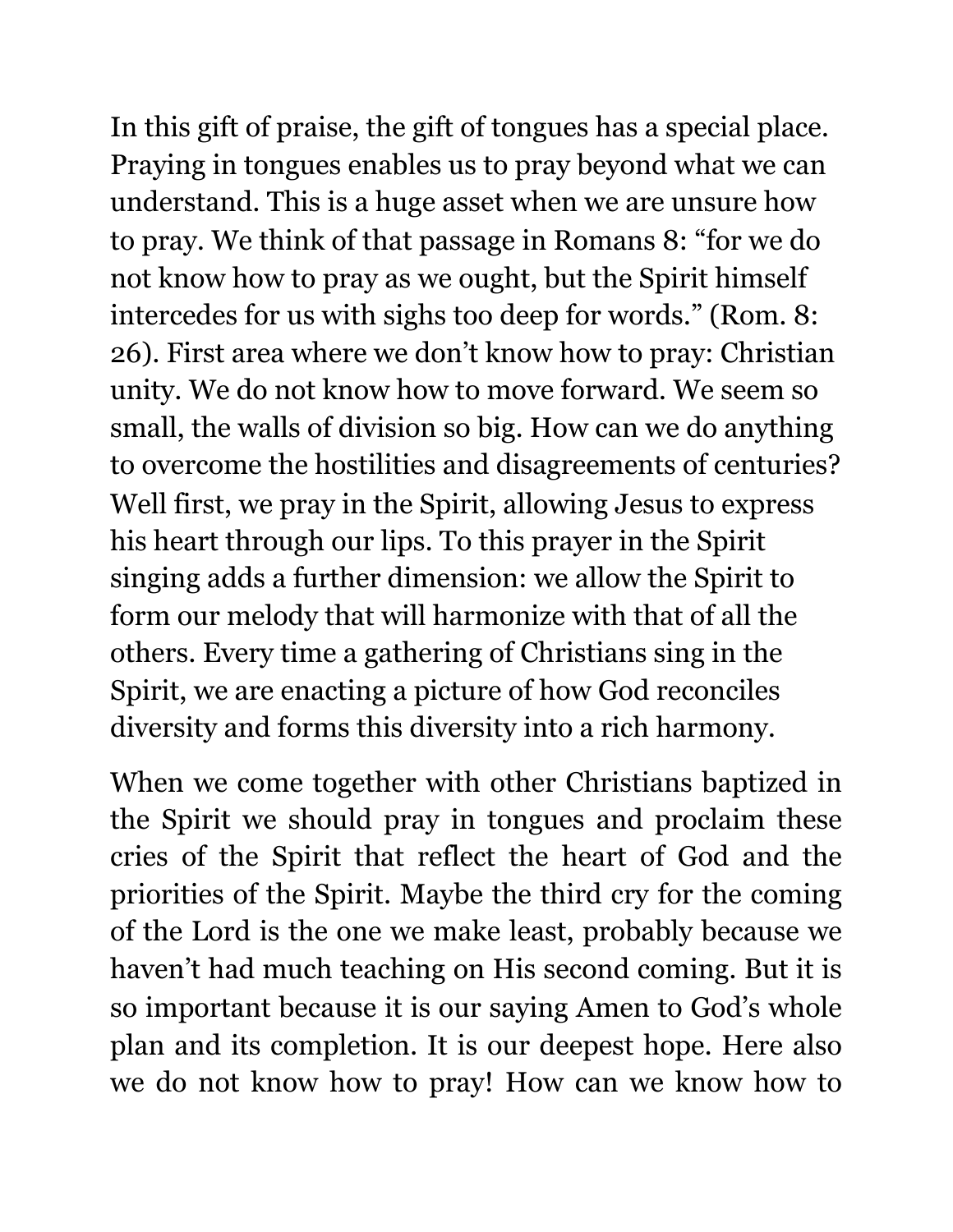pray for the coming of the Lord in glory except through being taught by the Holy Spirit?

Forming the Young Generation

On the day of Pentecost St Peter cites the prophet Joel, that "Your young men shall see visions, Your old men shall dream dreams." (Acts 2: 17). I have a dream about the young men and the young women. My dream is that a new generation can be formed that does not have to go through the stripping off of anti-Protestant and anti-ecumenical attitudes because they have been formed from the start to love other Christians, to cherish what the Holy Spirit has sown in them, to walk together, and to be agents and instruments of reconciliation. This applies to all Christians, Catholic, Orthodox, and Protestant; Pentecostal, Evangelical and charismatic. .

The young people who have embraced Jesus and who have opened themselves to the Holy Spirit have a capacity and a power to evangelize beyond what the older generation have, weighed down as we are by more baggage from the past. Our task is to encourage and free up the younger generation to run faster than we were able. We have to avoid projecting our hang-ups on to them.

The biblical image that speaks to me here is the story of David preparing to fight the giant Goliath. We are told "Saul clothed David with his armour; he put a helmet of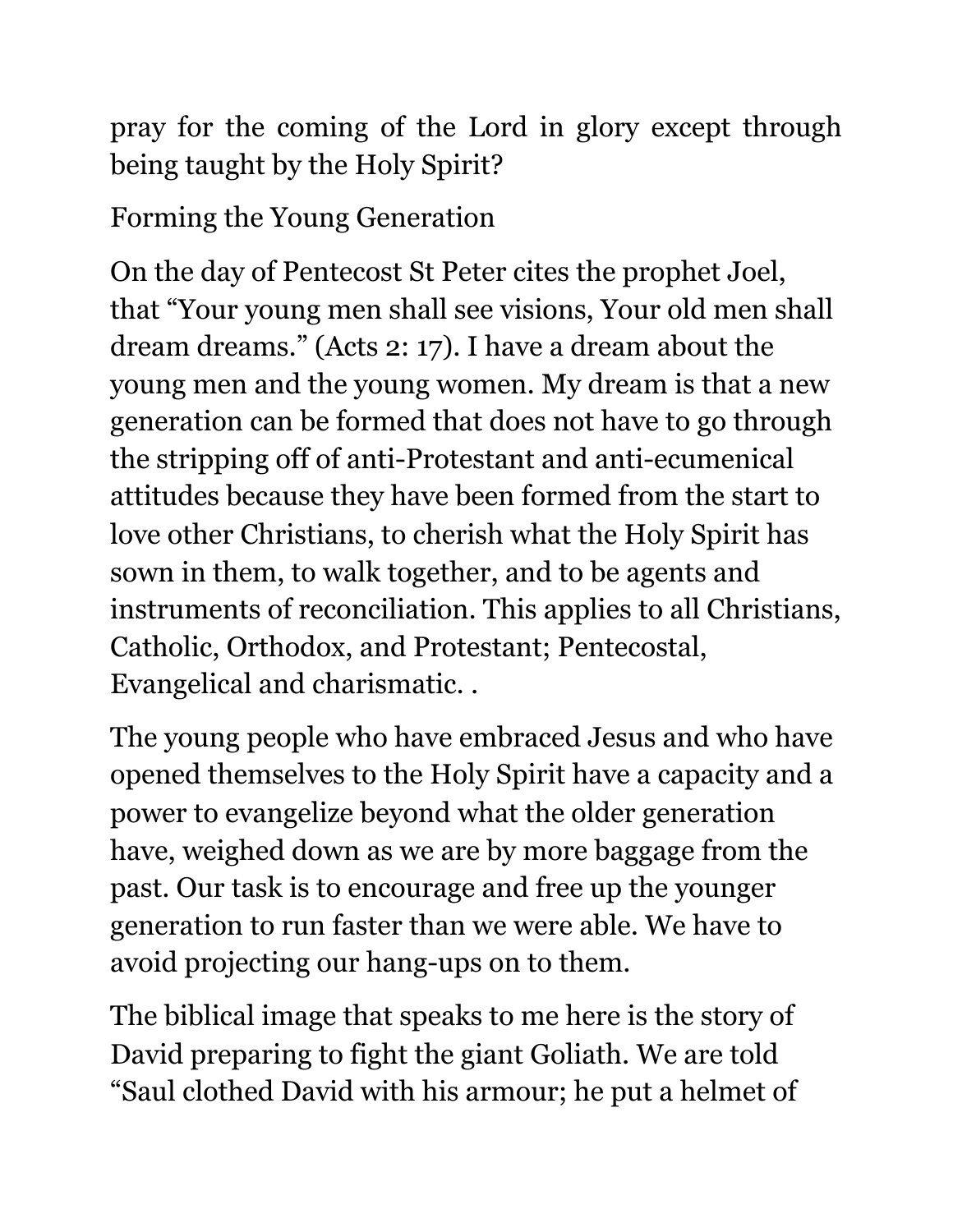bronze on his head, and clothed him with a coat of mail." (1 Sam. 17: 38). But David, a slim teenager, could not even walk properly with Saul's armour. So David goes to fight Goliath armed with his staff and five smooth stones taken from the nearby stream. David convinced Saul and his advisers to set aside their fears that Goliath would swat David aside like a fly. When Goliath mocks David: "Am I a dog, that you come to me with sticks?" (1 Sam. 17: 43), David responds with faith: "You come to me with a sword and with a spear and with a javelin, but I come to you in the name of the Lord of hosts, the God of the armies of Israel, whom you have defied." (1 Sam. 17: 45). Let us not try to force the armour of Saul on the younger generation who have a confidence like David.

So we older ones – clergy and laity - may well think: if we let our young people keep going to these Evangelical groups and events, we, the Catholic Church, will lose many of them. How do we answer this fear? First, know that our fears and warnings are not going to stop young people going to what attracts them. Second, the real danger comes from Catholic ignorance of Scripture. Young people go where they discover they will be fed from the Bible. So I insist: we Catholics have to soak ourselves in the Scriptures. This means developing daily habits of Bible reading and study. It means hard work over many years. This is absolutely necessary for Christian reconciliation.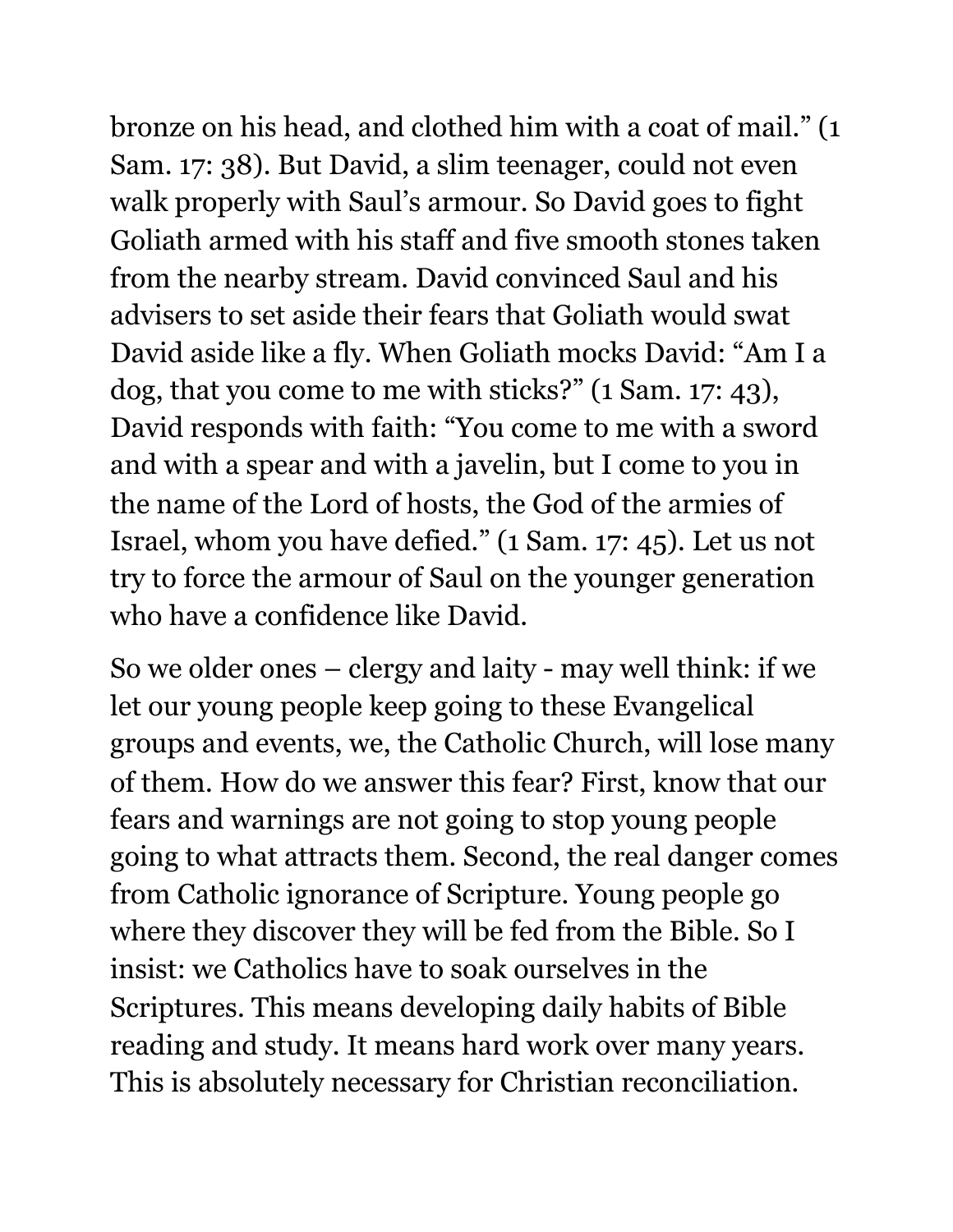A second point: we have to understand better the deep connection between the Bible and the liturgy. This link was well understood by the Catholic liturgical pioneers before Vatican Two. The liturgy is the heart of the Catholic tradition. The liturgy is the worship of the Church rooted in and nourished by the Scriptures, by biblical texts, biblical imagery, and biblical symbolism. Promoting liturgy without deep rooting in the Scriptures produces forms of distortion that are not unknown among us.

Rooted in the Scriptures means rooted in both Testaments, New and Old. This has to include an understanding of God's fidelity to Israel, to the Jewish people. The popes since Vatican Two have all emphasized that God's covenant with the Jewish people is still in force. What is at stake here? It is nothing less than the fidelity of God to His promises. It concerns the character of God. If God did not keep His promises to Israel, how can we be sure that He will keep His promises to the Church?

To conclude, we have to live to the full the grace that the Holy Spirit has been pouring out in the Renewal. It is allowing the Holy Spirit to be the inspiration and guide for all that we do as Christians. I just pick out three steps or aspects: 1. Receiving the **light** of the Spirit, that produces light in our minds and fire in our hearts, to know "the word of truth, the gospel of your salvation" (Eph. 1: 13) and "know … what are the riches of the glory of His inheritance